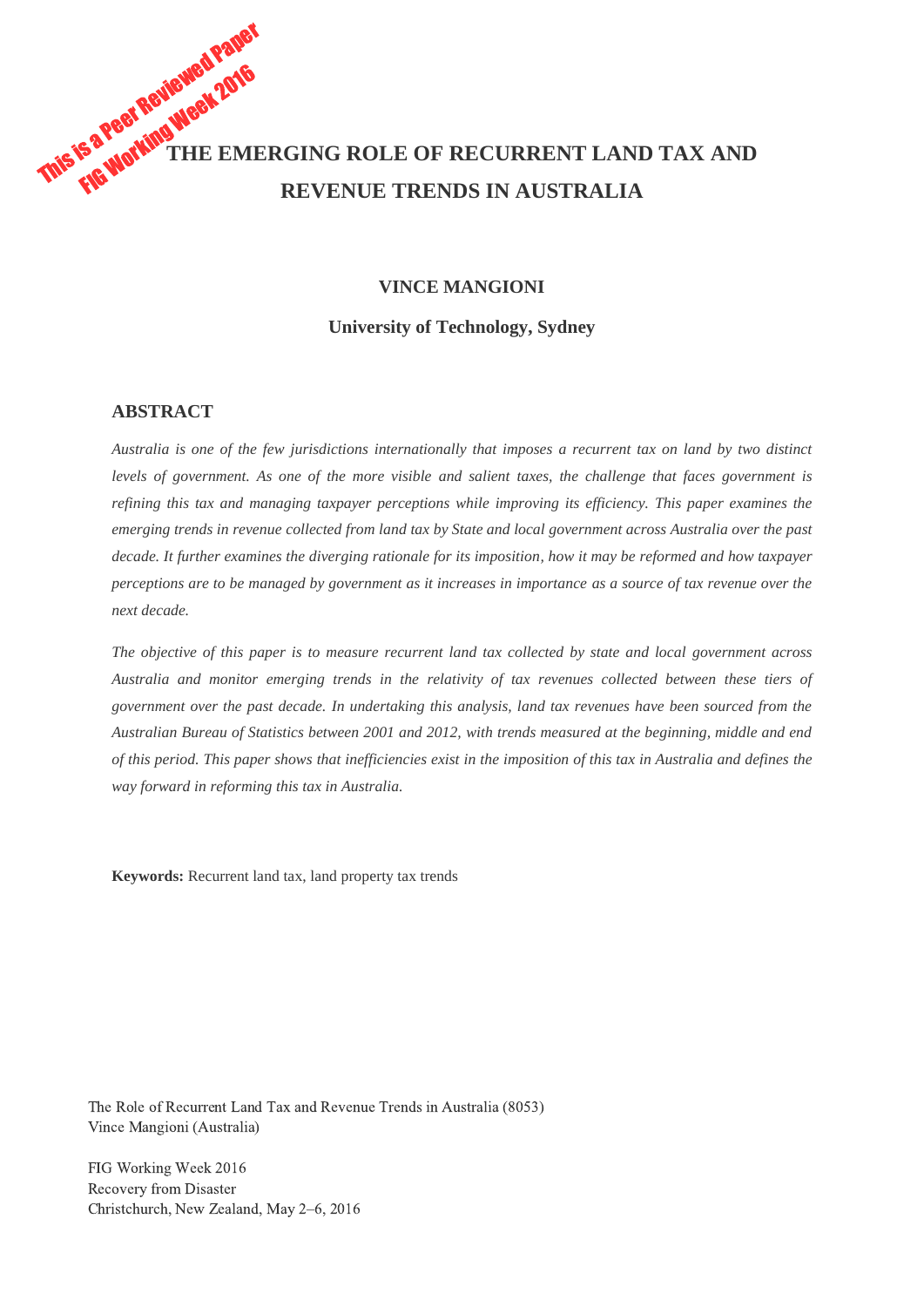# **INTRODUCTION**

Recurrent land tax is defined as a tax on capital and is divisible into two broad categories of state land tax and local government rating in Australia. Recurrent taxation exists in contrast to other forms of taxes levied on property transactions in the form of conveyance stamp duty imposed by the States. Australia's Future Tax System AFTS (2008) makes the distinction between conveyance stamp duty taxes and land taxes as shown in Figure 1, in which land tax is composite of state land tax and local government rates. Figure 1 sets out the relativity of revenue from recurrent land taxes as a percentage of total tax collected within Australia, which represent 5.5 per cent of the total tax revenue collected and is an amalgam of state land tax and local government rating as at 2009/10 (ABS 2011-12).

In contrast to other OECD countries which impose recurrent land tax at the local government level, Australia levies land tax at both the state and local government levels. Further, Australia is one of the few OECD countries which levies this tax on land in contrast to other bases of value including income and improved value. Australia in contrast to the United States, United Kingdom, New Zealand and Canada has capacity to increase tax revenue from recurrent land tax. This capacity was further identified by AFTS (2009), though it was not stated as to which level of government (state or local) it should be assigned. It is suggested that the States broaden their base of state land tax by including the principle place of residence, currently exempt from land tax in each state of Australia (AFTS 2009).

Despite capacity to increase recurrent land tax revenue, Table 1 shows that in many OECD countries land tax has decreased as a percentage of the total tax collected and also as a percentage of GDP. Since 1965, tax revenue sources have moved towards consumption based taxation, including the Goods and Services Tax (GST) in Australia and Value Added Tax (VAT) in the United Kingdom and United States (Warberton & Hendy 2006). The percentages used to measure taxes are defined by Bird and Slack (2004:7) as fiscal benchmarks for measuring the tax efforts of countries. Table 1 shows that between 1965 and 2010 as a percentage of total tax collected Australia's revenue from land tax reduced by 18.5 per cent, however over the same period has increased marginally by 1.1 per cent as a percentage of GDP.

Unlike the United States, Canada and United Kingdom, where the land tax is imposed and retained by local government, in Australia this tax is collected by states and local government. In the case of State land tax, the exemption of the principle place of residence and thresholds expended by each state, result in less than 15 per cent of all property owners in Australia who pay local government rates are dually subject to state land tax (NSW Treasury 2005).

The Role of Recurrent Land Tax and Revenue Trends in Australia (8053) Vince Mangioni (Australia)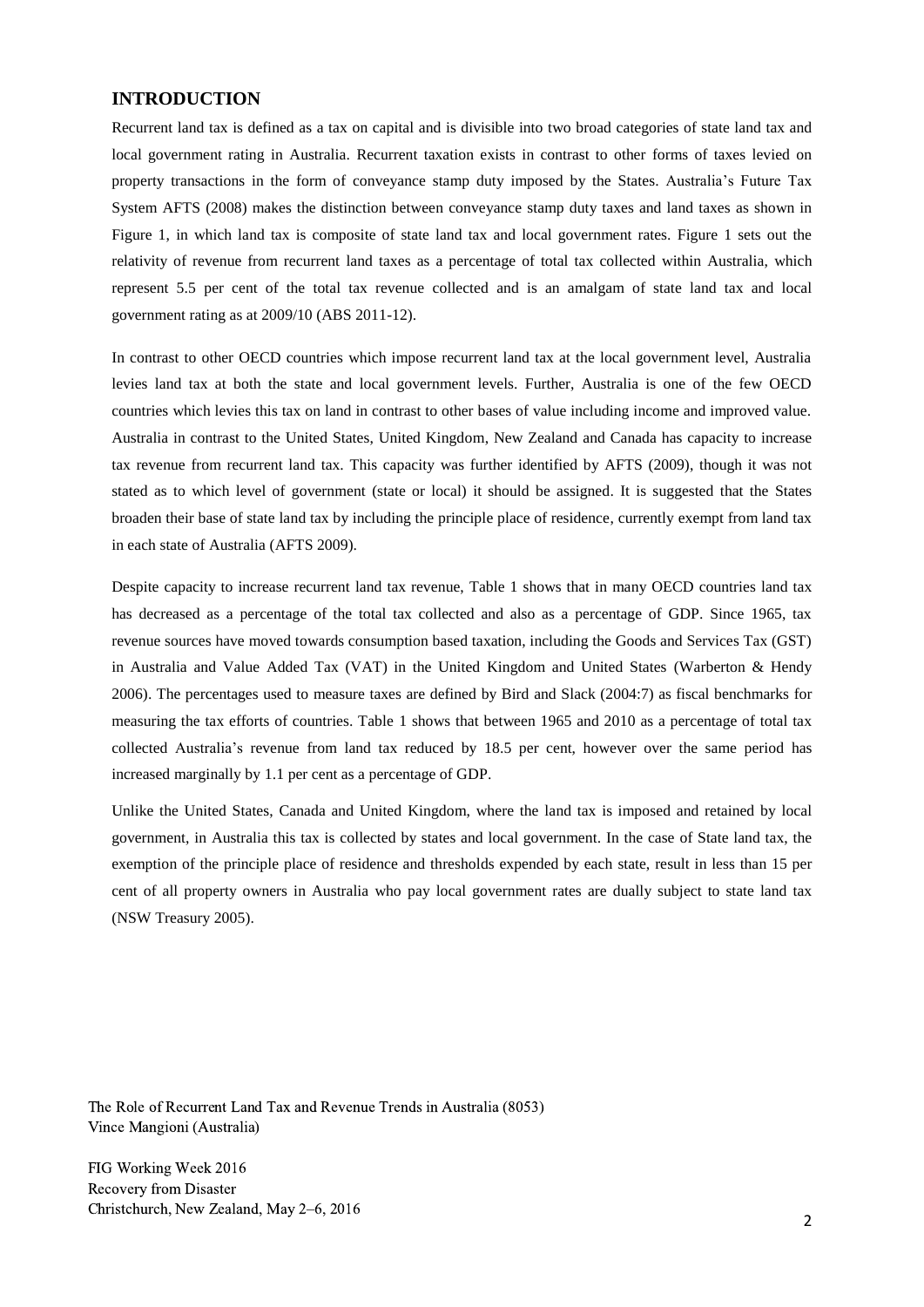|                       | Percentage of total tax |      |                         | <b>Percentage of GDP</b> |       |                         |                                            |
|-----------------------|-------------------------|------|-------------------------|--------------------------|-------|-------------------------|--------------------------------------------|
|                       | 1965                    | 2010 | $\frac{0}{0}$<br>change | 1965                     | 2010  | $\frac{0}{0}$<br>change | <b>Rank</b> in<br><b>OECD</b><br>countries |
| Portugal              | $\Omega$                | 1.9  | $\ldots$                | $\mathbf{0}$             | 0.6   | .                       | 20                                         |
| Italy                 | 1.7                     | 1.5  | $-16.5%$                | 0.44                     | 0.62  | 40.4%                   | 19                                         |
| Finland               | $\theta$                | 1.9  |                         | $\Omega$                 | 0.65  |                         | 18                                         |
| Netherlands           | 1.02                    | 1.8  | 77.3%                   | 0.334                    | 0.7   | 109.6%                  | 17                                         |
| Korea                 | .                       | 3.2  | $\ddots$                | .                        | 0.79  |                         | 16                                         |
| Sweden                | 0.025                   | 1.7  | -6868%                  | 0.008                    | 0.793 | 9812%                   | 15                                         |
| Ireland               | 12.2                    | 3.2  | $-74.2%$                | 3.05                     | 0.87  | $-71.5%$                | 14                                         |
| Spain                 | 0.45                    | 2.7  | 511%                    | 0,066                    | 0.88  | 1235%                   | 13                                         |
| Poland                | .                       | 3.7  |                         | $\cdots$                 | 1.2   | $\cdots$                | 12                                         |
| Belgium               | 0.027                   | 2.8  | 10363%                  | 0.008                    | 1.229 | 15262%                  | 11                                         |
| Denmark               | 4.9                     | 2.9  | $-41%$                  | 1.5                      | 1.4   | $-6.2%$                 | 10                                         |
| <b>Australia</b>      | 6.8                     | 5.5  | $-18.5%$                | 1.4                      | 1.42  | 1.1%                    | 9                                          |
| Iceland               | 1.7                     | 5.2  | 212%                    | 0.4                      | 1.9   | 320%                    | $8\,$                                      |
| New Zealand           | 8.3                     | 6.6  | $-20.9\%$               | 2.0                      | 2.1   | 4.4%                    | $\overline{7}$                             |
| Japan                 | 5.2                     | 7.7  | 49.3                    | 0.9                      | 2.1   | 131.6%                  | 6                                          |
| Israel                |                         | 7.2  | .                       | $\blacksquare$           | 2.3   | $\cdots$                | 5                                          |
| France                | 1.9                     | 5.7  | 200%                    | 0.7                      | 2.5   | 268%                    | $\overline{4}$                             |
| <b>United States</b>  | 13.7                    | 12.2 | $-11%$                  | 3.4                      | 3.0   | $-10.4%$                | 3                                          |
| Canada                | 11.9                    | 10.1 | $-15.5%$                | 3.0                      | 3.1   | 2.1%                    | $\overline{2}$                             |
| <b>United Kingdom</b> | 11.2                    | 9.8  | $-13%$                  | 3.4                      | 3.4   | $-0.4%$                 | $\mathbf{1}$                               |
| Unweighted average    |                         |      |                         |                          |       |                         |                                            |
| <b>OECD-Total</b>     | 3.8                     | 3.25 | $-15.4%$                | 0.95                     | 1.05  | 9.9%                    | <b>Ranking</b>                             |

**Table 1: Global trends in real property tax revenues**

**Source: OECD Revenue Statistics 1965-2010**



**Figure 1: Tax revenue in Australia by Labour Consumption and Capital**

Vince Mangioni (Australia) alian Bureau of Statistics 2010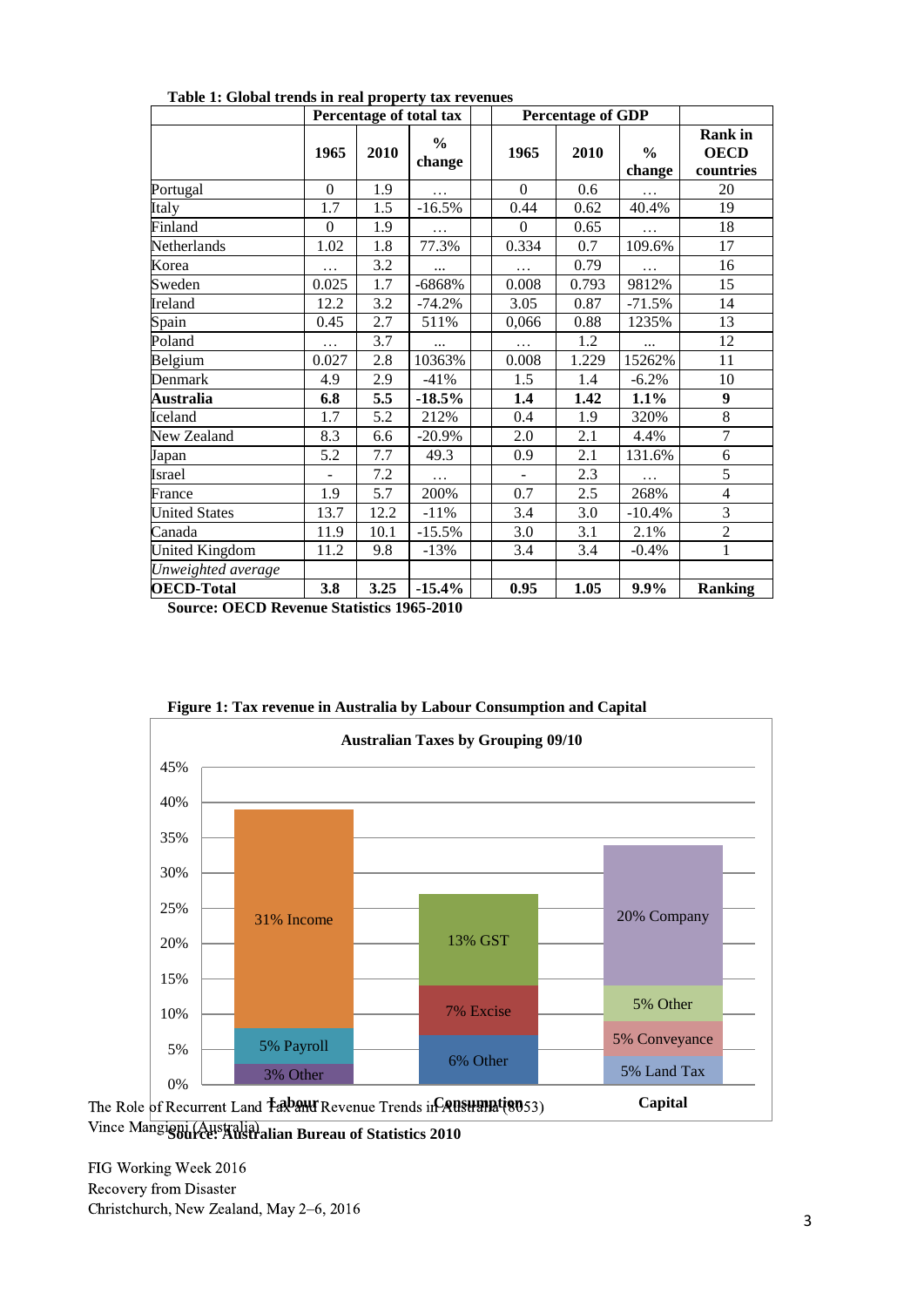In addition to the comparison made with international jurisdictions in Table 1, Figure 1 further distinguishes the grouping and division of taxation into the three categories of Labour, Capital and Consumption. This groupings of taxes is in contrast to individual bases of taxation as viewed by taxpayers and is important to government, particularly central government in maintaining taxation equilibrium across Australia. In addition to the traditional and historic economic rationale for taxing land due to its limited supply, neutrality and visibility as defined by (Tideman 1994), an important rationale has emerged for its resurgence.

A factor impacting on tax revenue under the category of Labour as shown in Figure 1 results from Australia's aging population as is the case in many OECD countries. This has resulted in governments maintaining taxation on income steady and where possible reducing taxes on labour to retain Australians in the workforce longer and to attract abour from abroad. The impact of Australia's ageing population is summarised in Table 2 and highlights the need to maintain internationally competitive taxation on labour. This factor has further impacted on the need to increase taxes on consumption and capital, whilst retaining competitive taxation on labour.

| Year                               | No working: No over 65 |  |  |  |  |  |
|------------------------------------|------------------------|--|--|--|--|--|
| 1970                               | 7.5:1                  |  |  |  |  |  |
| 2010                               | $5 \cdot 1$            |  |  |  |  |  |
| 2056                               | $3 \cdot 1$            |  |  |  |  |  |
| <b>Source: ABS cat. no. 3222.0</b> |                        |  |  |  |  |  |

 **Table 2: Ratio of working Australians to number over 65**

Since the beginning of the Global Financial Crisis 2007/08, the emerging importance of taxing land coupled with the question as to which tier of government should levy, collect and control this tax is becoming a priority in shaping Australia's fiscal policy (AFTS 2008). This is particularly important at the sub-national level of government by increasing tax effort from land taxes which have room to increase in Australia as shown highlighted in Table 1. The analysis of tax revenues from state land tax and local government rates provides insight into how land tax revenue has trended over the past decade. Further it provides insight into which tier of government and specific tax (state land tax or local rates) is the preferred option for increasing revenue from this tax source.

### **LITERATURE REVIEW**

The literature review focuses on two key factors which demonstrate the challenges confronting tax administrators in the management of land tax and taxpayer perceptions. This commences with the structure of government and the evolution of tax revenue across the tiers of government and where land tax sits within Australia's tax framework. It demonstrates the diverging rationale for land tax pre and post federation and the progression of tax hypothecation as a means of linking land taxes to specific services in contrast to its imposition as a consolidated revenue tax.

#### **Structure of government and operation of recurrent land taxation**

This section reviews the fiscal arrangements in Australia which sets the foundations for the review of revenues from land taxes raised by state and local government. It examines the evolution of government and recurrent The Rold taxation in Australia and defines the chall nust confronting two tiers of government which in essence share Vin**ce Mangioni base (Com**rie 2013).

FIGLWARKIRE WERK Alle in Australia in 1884 (Smith 2005) and continues to predominantly operate in the form of a Recovery from Disaster<br><sub>cu</sub> tax on land. Australia is one of the few countries that impose a recurrent tax on land and more specifically a land Christchurch, New Zealand, May 2–6, 2016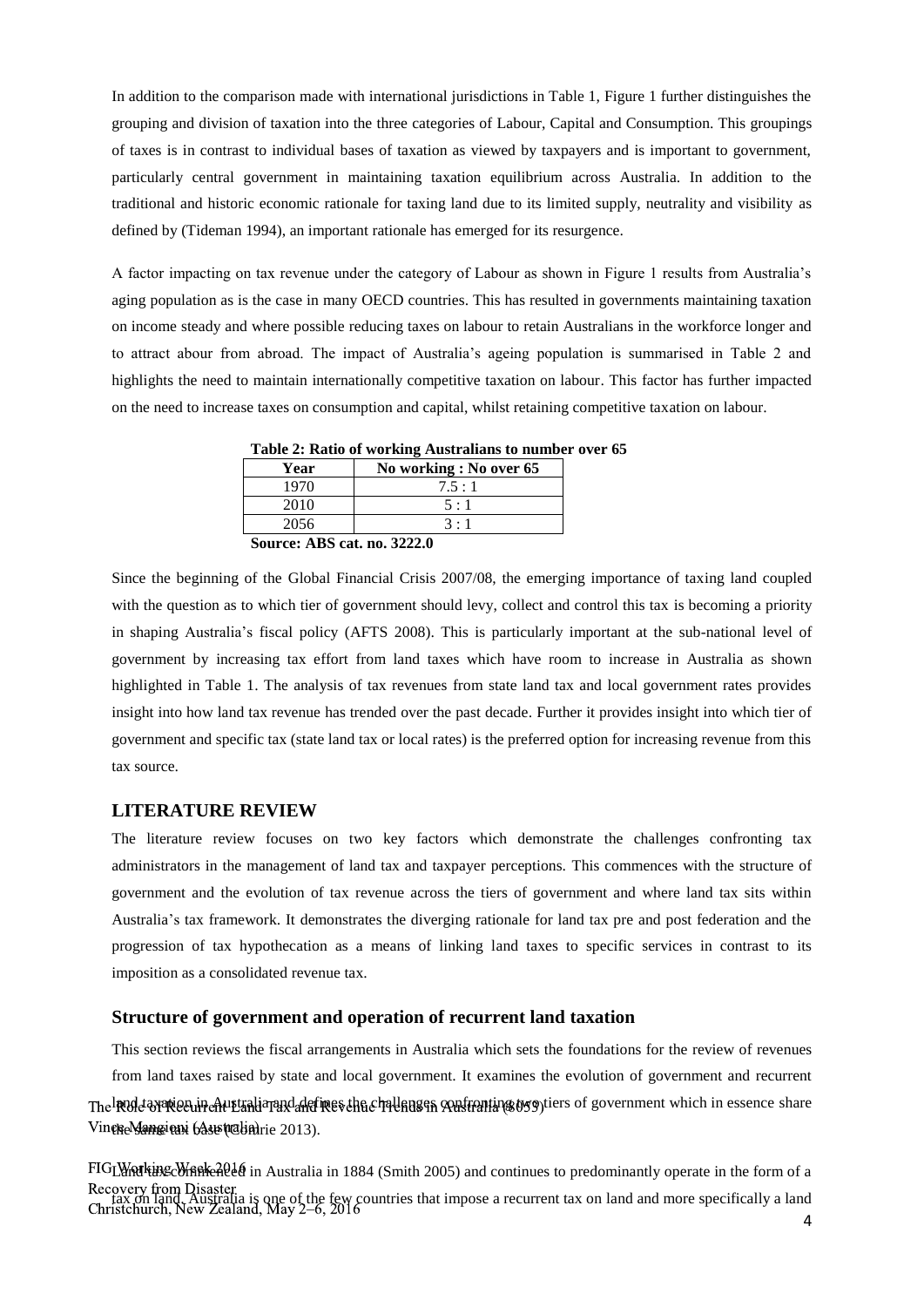value tax at state government level, without any financial cap or limit on the amount of revenue that it raises. Despite there being no limitation on the amount of revenue this tax raises, it was demonstrated in Table 1 that among advanced OECD countries Australia is ranked ninth in its tax raising effort from total land tax collected.

A review of the legislation governing state land tax and local government rates highlights the definition of bases on which land tax is assessed by state and local government in Australia as shown in Table 3. AFTS (2009:C2- 2) have noted the differences in the labels used to define the base on which land tax is assessed, and raise the need for greater harmonisation of the definitions and labels of the base of these taxes across Australia. While merit exists for harmonisation in principle, the Productivity Commission (2008:7) define structural differences in the charter of local government, which is mirrored in the following review of the evolution of state land tax and local government rates and how they are perceived today.

| <b>Land Tax (Recurrent Tax)</b> |                                                 |                                  |  |  |  |  |  |  |  |
|---------------------------------|-------------------------------------------------|----------------------------------|--|--|--|--|--|--|--|
| <b>State</b>                    | <b>State Gov't Land Tax</b>                     | <b>Local Gov't Council Rates</b> |  |  |  |  |  |  |  |
| New South Wales                 | Land Value                                      | Land Value                       |  |  |  |  |  |  |  |
| <b>Oueensland</b>               | Site Value                                      | Site Value                       |  |  |  |  |  |  |  |
| Victoria                        | Site Value                                      | <b>Improved Value</b>            |  |  |  |  |  |  |  |
| South Australia                 | Site Value                                      | Improved Value *                 |  |  |  |  |  |  |  |
| Western Australia               | Site/Unimproved Value                           | Gross Rental Value *             |  |  |  |  |  |  |  |
| <b>Tasmania</b>                 | Land Value                                      | Gross Rental Value *             |  |  |  |  |  |  |  |
| Northern Territory              | $N/a^{\Lambda}$                                 | Unimproved Capital Value         |  |  |  |  |  |  |  |
| ACT                             | Unimproved Value <sup><math>\wedge</math></sup> | Unimproved Value                 |  |  |  |  |  |  |  |
| <b>Perceived Revenue</b>        | General purpose or                              | Quid pro quo tax for local       |  |  |  |  |  |  |  |
| <b>Objectives</b>               | consolidated revenue tax                        | services provided                |  |  |  |  |  |  |  |

**Table 3: Bases and premise of value used to assess recurrent land taxes**

**Sources: State Valuation of Land legislation across Australia** 

**\*Denotes the option of assessing council rates on more than one basis across different LGA's. ^ACT & Northern Territory are not States and are governed by the Commonwealth each with** 

**local government.**

Land tax was introduced to fund the establishment of towns and associated infrastructure, including roads and community facilities (Brennan 1971), which supports the rationale of its imposition as a service or benefits tax directly linked or earmarked to services provided (McCluskey and Franzsen 2005). Table 4 sets out the evolution and structure of government in Australia, the evolving uses of land, planning law which governs its use and the taxation of land which facilitates its development. In the last column of this table, the rationale is important as it sets out the least defined but often most controversial aspect, the rationale for land tax.

In the top half of Table 4, (Australia between 1788 and the late 1880s), land tax was administered by the States which was the initial single tier of government. This was a simple structure in which the land tax was established as a means of providing revenue for services and the settlement and expansion of Australia's colonies (Daly 1982). In the mid-1880s legislative provisions were enacted for local government to be formed under the Municipalities Act 1884, which resulted in the advent of local administration of which the rating of land by local government soon followed.

The Rels of Recort entektated that a mand Revernment in the state date of the Sand operational arm of state government, to Vince Mangioni (Australia)<br>which Twomey (2013) defines the limited powers assigned to local government by the States. Attempts to

FIG<sup>ar</sup>wigh local government autonomy resulted in two failed national referenda held to establish local government Recovery from Disaster Christchurch, New Zealand, May 2–6, 2016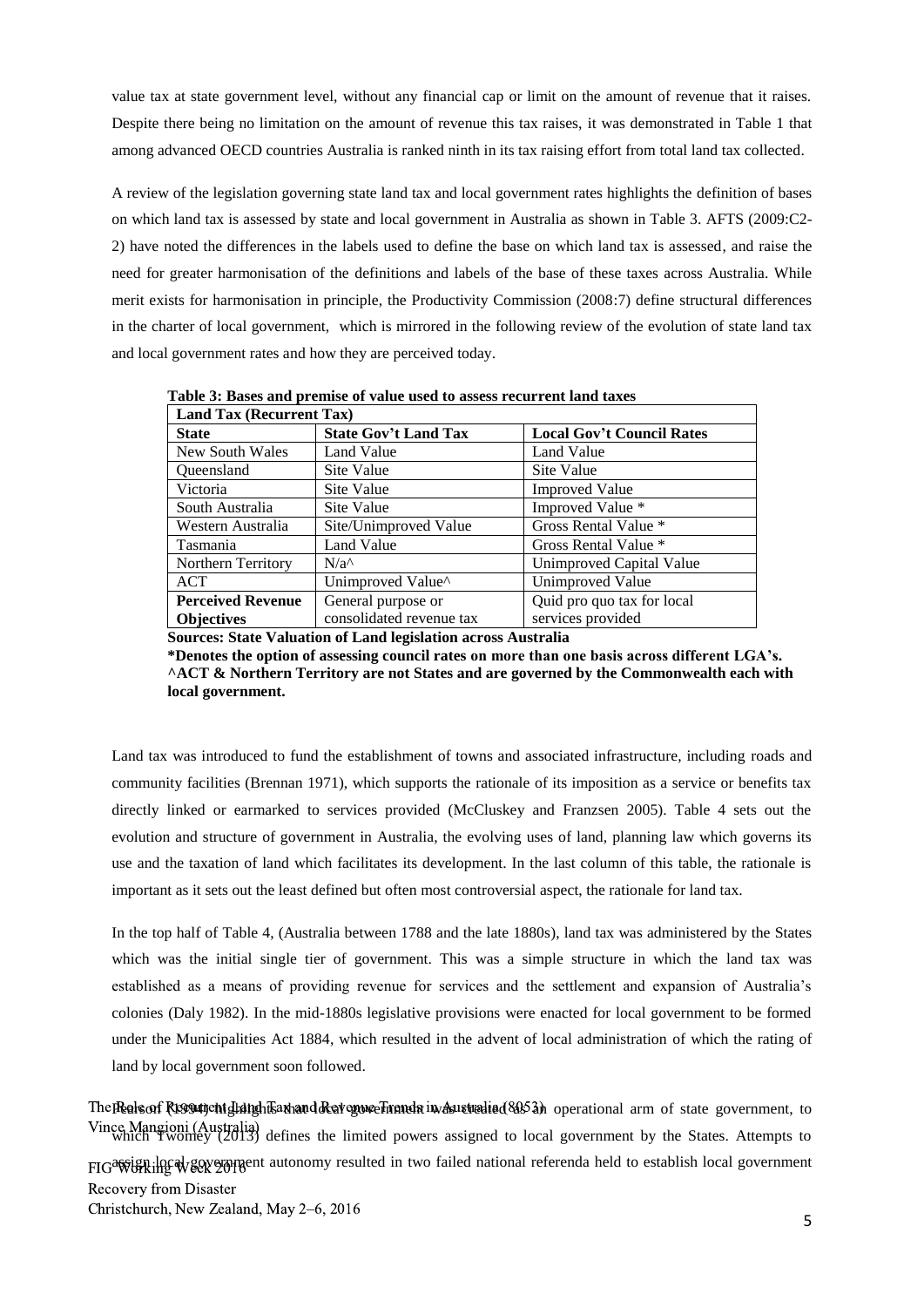as a constitutional level of government in Australia in 1974 and 1988, with each referenda opposed by the States (Pearson 1994).

Following Federation in 1901 land tax was levied by the three tiers of government (Smith 2005). In the second part of Table 4 the purpose, mechanisms and rationale for land tax across the tiers of local and state government in Australia is set out. Whilst the overriding purpose of land tax is as a source of revenue, a different taxpayer rationale emerged for the imposition of these taxes when imposed by state and local government. The evolution of the benefits received principle of taxation emerged from the 1950s which facilitated the progressive introduction of the category of special rates which were used for specific services in the community (Productivity Commission 2008).

From Federation, both federal and state government collected income tax, until 1942 when, the federal government became the sole collector of income tax. It did this by passing laws which raised the federal tax rate and gave some of the proceeds back to the states on the condition they drop their income tax (Simpson and Figgis 1998). States receive this money in the form of funding grants. Technically a state could still collect its own income tax but this would mean its people would be taxed twice and the state would forfeit its funding grants Warren (2004). During this period, the Commonwealth handed the collection of land tax back to the states which now collect this tax revenue with local government.

|              | Gov't        |              | <b>Period</b>                                     | <b>Purpose</b>                                                                                      | <b>Mechanism / Base</b>                                                                                                                 | <b>Rationale</b>                                                                               |                                    |  |
|--------------|--------------|--------------|---------------------------------------------------|-----------------------------------------------------------------------------------------------------|-----------------------------------------------------------------------------------------------------------------------------------------|------------------------------------------------------------------------------------------------|------------------------------------|--|
| <b>State</b> |              |              | $(1788 - 1850)$<br>Initial use and<br>development | Promote initial<br>development /<br>subdivision and break-<br>up of large estates                   | Planning laws permitting<br>development<br><b>Taxation mechanism</b><br>(Land Value Tax) Reflects<br>potential highest and best<br>use) | Neutral facilitation of<br>land use change<br>Encouragement of<br>development and<br>land use  |                                    |  |
|              |              |              |                                                   | $(1850 - \text{late } 1800s)$<br>Stable settlement                                                  | Finance provisions for<br>existing and new<br>services                                                                                  | Benefits tax                                                                                   | Earmarked to<br>services           |  |
|              |              |              |                                                   |                                                                                                     |                                                                                                                                         |                                                                                                | Neutral facilitation               |  |
|              |              |              |                                                   | 1884 Local Gov't<br><b>Formed under</b><br>municipalities Act<br>1884<br>$(1901 - Present)$         | Redevelop and changes<br>in land use patterns                                                                                           | Planning laws permitting<br>changes in use and re-<br>development<br><b>Taxation</b> mechanism | Transition                         |  |
|              | Commonwealth | <b>State</b> | Local                                             | Federation<br>Redevelopment / re-<br>urbanization and<br>expanding city                             |                                                                                                                                         | (Land Value Taxation<br>Highest and best use)                                                  | Distorted force land<br>use change |  |
|              |              |              |                                                   | <b>Stable Settlement</b>                                                                            | Finance Provisions for<br>existing $&$ new                                                                                              | <b>Benefits Tax</b><br>(Council Rates)                                                         | Earmarked to<br>services           |  |
|              |              |              |                                                   | The Role of Recurrent Land Tax and Revenue Trends in Australia (8053)<br>Vince Mangioni (Australia) |                                                                                                                                         |                                                                                                |                                    |  |

**Table 4: Evolution and structure of government and land tax**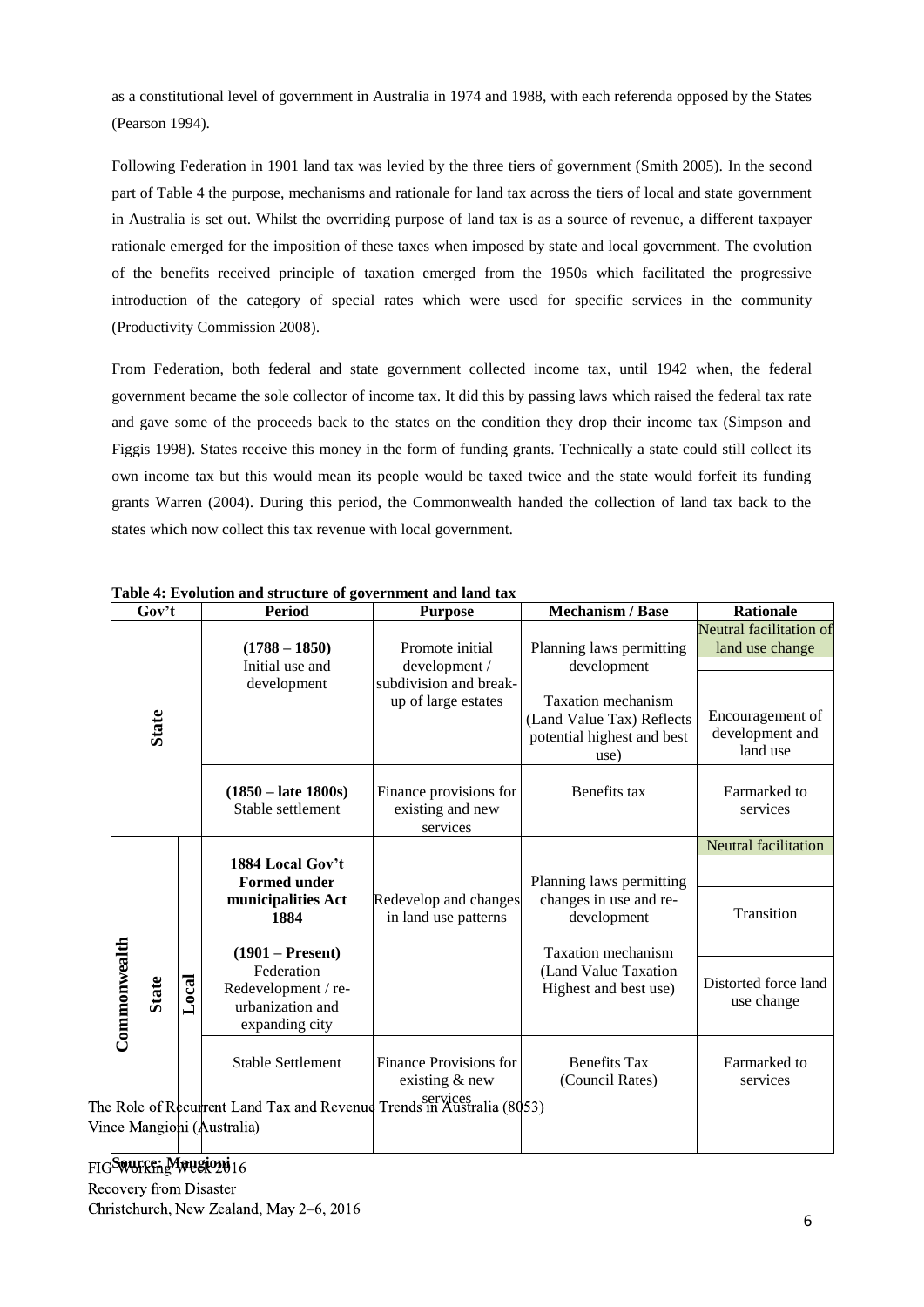Fiscal own source revenue across the tiers of government in Australia is set out in Table 5, which highlights the relatively small percentage of total taxation raised by state and local government, this concentration is known as fiscal imbalance (Warren 2004:39). This fiscal imbalance is further set out later in Table 5, in which it is shown the States provide the majority of services and infrastructure in Australia and account for 55.2 per cent of all expenditure, while collecting 16 per cent of total tax revenue.

Further, Table 6 highlights the relative importance of the land tax to state and local government across Australia. While comprising a higher proportion of own source revenue for local government, its importance is nonetheless for the States, who are under pressure to reduce revenue from less efficient conveyance stamp duty and to minimise taxes on labour in the form of payroll taxation, (AFTS 2008). With tax sources generated from consumption and labour being the domain of the Commonwealth, State and local government are largely confined to land taxes as own source revenues (Warren 2004).

 **Table 5: Percentage share of taxation revenue by sphere of government past two decades**

| Year                                           | <b>Commonwealth</b> | <b>State</b> | Local |
|------------------------------------------------|---------------------|--------------|-------|
| 1990-91                                        | 79.1%               | 17.4%        | 3.6%  |
| 2000-01                                        | 81.9%               | 15.2%        | 3.0%  |
| 2010-11                                        | 80.5%               | 16.2%        | 3.5%  |
| Total tax-funded own-purpose<br>expenses $(B)$ | 40.3%               | 55.2%        | 4.5%  |
| Degree of $VFI$ (=A/B)                         | 2.03                | 0.27         | 0.71  |

 **Source: ABS Cat. No. 5506.0 Taxation Revenue Australia; Access Economics cited by Comrie, 2012.**

|  | Table 6: Local government rates as a percentage of total revenue, 2008-09 |  |  |
|--|---------------------------------------------------------------------------|--|--|
|--|---------------------------------------------------------------------------|--|--|

| <b>Own Source Revenue</b> | NSW  | Vic  | Old  | <b>WA</b> | <b>SA</b> | <b>Tas</b>    | NT  | <b>Total</b> |
|---------------------------|------|------|------|-----------|-----------|---------------|-----|--------------|
| Rates %                   | 33.6 | 43.7 | 27.0 | 41.3      | ے . ر     | 227<br>ا وڪ پ | —   | 35.6         |
| Land Tax $\%$             | . .  | 8.6  |      | 8.4       |           | 10.4          | N/a | 10.6         |

 **Source: 2008/09 Local Government National Reports cited by Comrie (2012).**

# **Perceptions and taxation hypothecation**

Among the recommendations of Australia's Future Tax System AFTS (2009), is the expansion of state land tax to apply to the principle place of residence, a recommendation strongly opposed by the Local Government Association of Australia (2010). The imposition of any kind of levy imposed on the principle place of residence by State government in Australia is complicated by two factors. The first being that local government in Australia already collects a recurrent tax in the form of council rates on the principle place of residence. The second is closely aligned with the first being that ratepayers inherently relate rates paid to local government with services and hence perceive council rates as a quid pro quo tax for services provided (Bird and Slack 2004).

On these two points, the entry of State government imposing a tax on the principle place of residence is complex in managing taxpayer perceptions. In most jurisdictions imposing a recurrent tax on the principle place of The Rolle né Roy ture na Less ch Tox and Revers at a fuglish most the ingles of the imposition of a further tax on the principle Vince Mangioni (Australia)<br>
place of residence, international experiences are used in linking the tax to the home, which is in its infancy in FIGAWStraling Webe United States, Kenyon (2007:4) states that the land tax has been linked to school funding since

Recthe the 10 m Disables resulted in litigation by taxpayers over equity and quality of education across communities Christchurch, New Zealand, May 2–6, 2016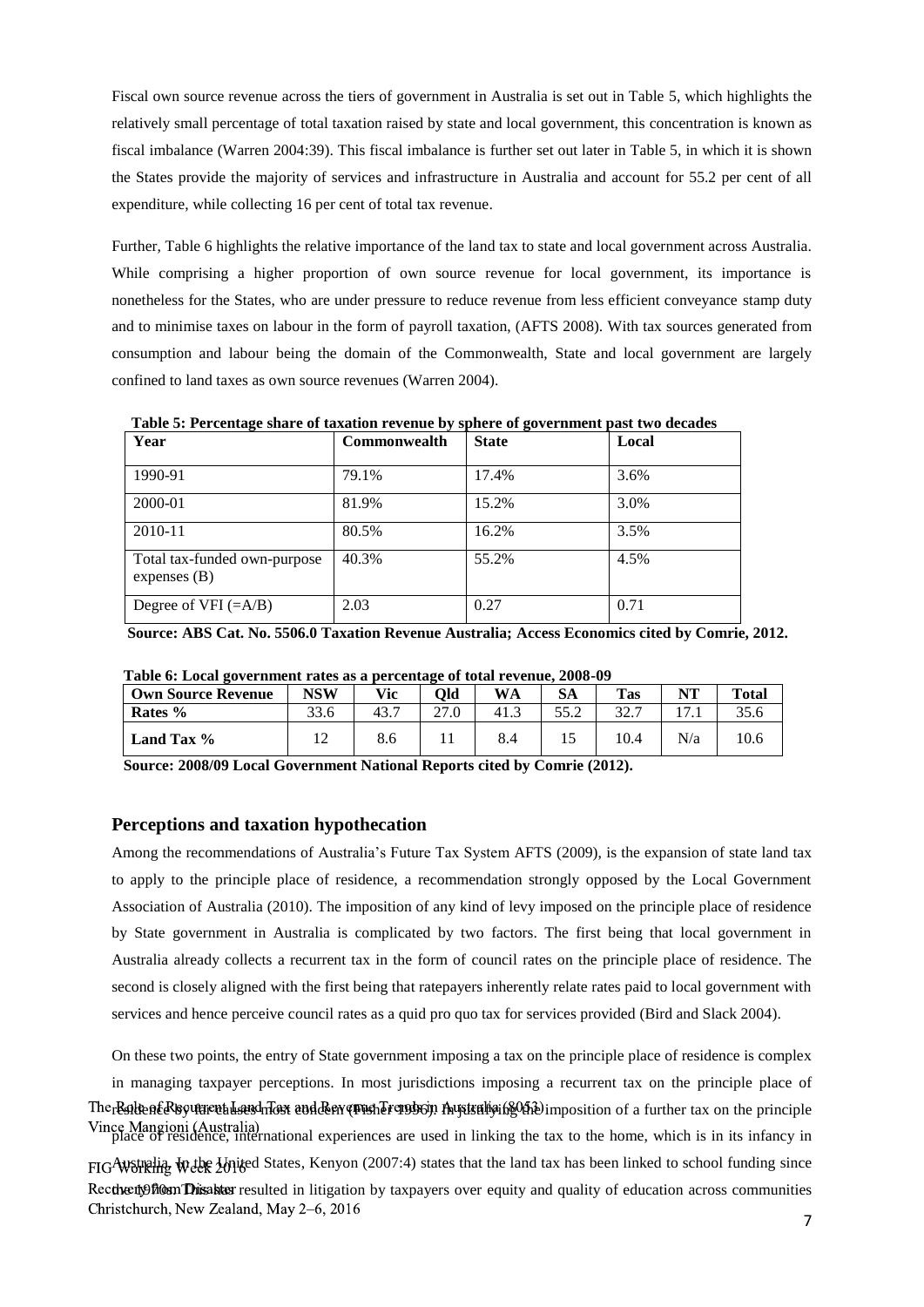in 17 States (Fischel 1998:2). The argument used against this levy in the United States is the variability of taxation rates, values and tax systems which exist across local jurisdictions, which have rendered the tax unconstitutional (Ibid).

In Australia, Warren (2004) suggests that tax hypothecation has progressively emerged with the Medicare Levy and Higher Education Contribution Scheme HECS. While not popular with tax economists, politicians are able to sell new taxes when specifically linked to services. While a degree of perceived linkage exists between local government rates and local services, what is less clear in Australia, is which services are perceived to be linked to council rates. Sansom (2008) in contrast states that rates should be seen as a general revenue tax and not closely linked to benefits. Despite the dangers of earmarking revenue to specific services and the provision of infrastructure, this form of taxation is gaining momentum in Australia, with local government as the tax collection agency for higher tiers of government (Municipal Association of Victoria 2012).

In the case of local government rates, arguments have been mounted against the use of value in fast evolving suburbs where values have outpaced inflation and surrounding lower value suburbs. This argument is based on the 'ability-to-pay' principle resulting from variability of income within and across local government areas, also known as vertical equity. This further amplifies the case against using value as the basis of determining rates used to fund the provision and quality of services, which are often compared with those in adjoining locations (Ogilvie 2012).

Musgrave and Musgrave (1976) define two strands of thought for defining equity in the application of a tax system as being the benefits-received and capacity-to-pay principles. As one of the more visual taxes imposed annually, debate remains as to whether recurrent land taxes are consumption / benefits-received or capital / capacity-to-pay taxes. Under a strict application of benefits received, each taxpayer would be taxed in line with their demand for specific public services. This demand varies from taxpayer to taxpayer and as highlighted by Musgrave and Musgrave (1976:212), "For the benefits principle to be operational, expenditure benefits for particular taxpayers must be known."

The benefits received principle is respected in most tax systems however, it is tended with difficulty as it attempts to rationalise a relationship between rates paid and services provided by local government (Productivity Commission 2008). It is even more tenuous when attempting to draw a relationship with rates against services actually used by ratepayers, of which there is little research to support a proportional connection. It is more commonly aligned and better correlated with user pay charges in which a more direct link can be made between the two. In more recent years local governments have used the benefits received principle in charging for street parking.

In geographic isolation, the arguments of vertical inequity are mounted, however Fischel (1998:15-16) highlights that many local wealthy residents are particular about the development of non-residential uses in their locations. Alternate business uses provide a stronger recurrent property revenue base, but in the same argument whilst arguing for restraint of increases in land taxes, wealthier residents also argue against more intense and

diverse land uses within their locations (Fischel 1998). At the local government level, land taxes and the broader issue of local government management are stated to be thwarted by certain weaknesses of the structure of local The Role of Recurrent Land Tax and Revenue Trends in Australia (8053) Vince ManglOhil (AUStralia)

government in which Hague, Harrop and Breslin (1998:178) state: FIG Working Week 2016 Recovery from Disaster Christchurch, New Zealand, May 2–6, 2016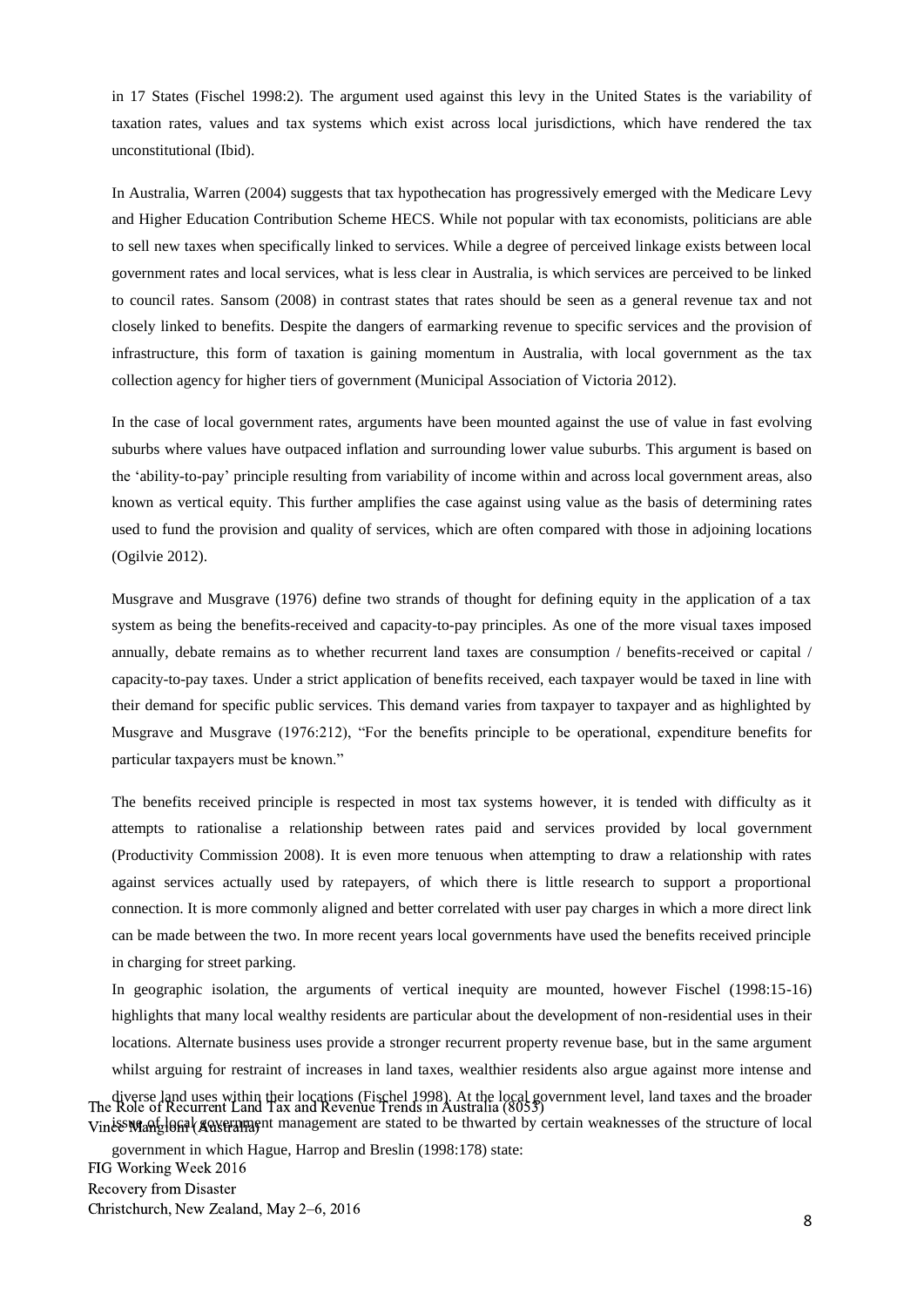"….local government represent natural communities, remain accessible to their citizens, reinforce local identities, act as a political recruiting ground, serve as first port of call for citizens with a problem and distributive resources in light of local knowledge and needs. Yet local government also have characteristic weaknesses. They are often too small to deliver local services efficiently, they lack financial autonomy and they are easily dominated by local elites."

In response to this and in particular local fiscal management, local government rating is overseen by the States in Australia in achieving, and where necessary recalibrating local government tax policy (Twomey 2013). However as highlighted in Table 4, the objectives of state government in the oversight of local government rating is duplicitous. This is evident from the fact that whilst state land tax makes up a smaller percentage of own-source revenue compared with local government, State governments vertical fiscal imbalance is greater than local government as shown in Table 5. To this end, the demand for recurrent land tax revenue is in demand by both State and local government across Australia.

In contrast to local government rating, the rationale for state land taxation is detached from any service provision, it is a consolidated revenue tax. State land tax is largely seen as a non-earmarked tax and is strongly opposed by many who pay it (Nile 1998). This opposition is founded on two bases, the first being the select and limited application of the tax resulting in less than 15 per cent of property owners in Australia (Ibid). This underpins the second reason, being that the tax is perceived to be targeted at the wealthy, rather than at all property owners (Ibid). It is at this juncture that the current structure of recurrent land taxation in Australia is faulted, because of its narrow application by state government and the reluctance to expand the tax to all property owners, as recommended by AFTS (2009).

Both AFTS (2009) and IPART (2008) have recommended States increase recurrent tax revenue from land, with this tax to be collected by local government as tax agents for the States. While discussion has centred on increasing land tax revenue by the States, a review of the current land tax sharing arrangements between State and local government across Australia follows. This provides an important starting point for monitoring trends in revenue collected by both tiers of government as well as opportunities for reforms and the sharing arrangements between these tiers of government. While not the primary focus of this paper, it further highlights State land tax and local government rates against revenue from conveyance stamp duty, which is identified as a mobility tax and barrier to home ownership (Productivity Commission 2004).

# **RESEARCH METHOD**

A qualitative research methodology comprising grounded theory and phenomenological research is used in undertaking the review of tax revenue collection from state land tax and local government rating. Kumar (1996:10) defines the application of qualitative research where "the purpose of the study is to describe a situation, phenomenon, problem or event." Creswell (2003:15) elaborates on the use of phenomenology to

12 year review of land tax revenue across Australia.

develop patterns and identify the relationship of meanings. Further, grounded theory is used for constant The Role of Recurrent Land Tax and Revenue Trends in Australia (8053)<br>The Role of Recurrent Land Tax and Revenue Trends in Australia (8053)<br>The and differences in information, which span a span all the span and the span an Vince Mangioni (Australia)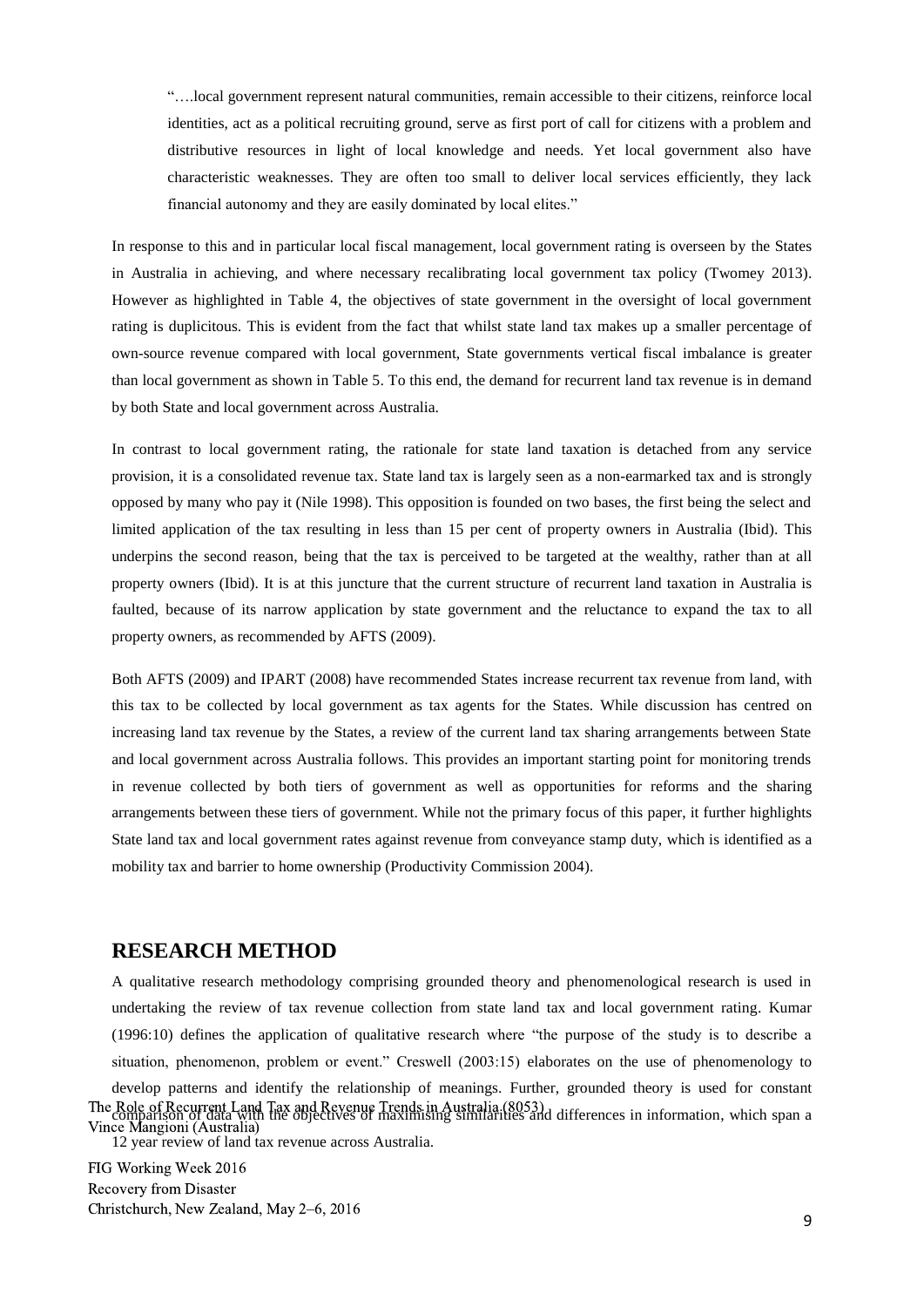In monitoring trends in tax revenue collected by state and local government across Australia over the past decade, data has been sourced from the Office of State Revenue Annual Reports and tax revenue statistics compiled by the Australian Bureau of Statistics between 2001 and 2012 inclusive. The three sources of tax revenues examined are state land tax, local government rates and conveyance stamp duty. These are compared over twelve years from 2001 to 2012 with the percentage change in revenue at 2006 and 2011. These results are set out in Table 7, with each States revenue from these three taxes. Table 7 is further supplemented by graphs of each source of land tax revenue in each State and for the whole of Australia.

The objectives of this comparison and analysis is to first identify the apportionment of recurrent land tax revenues to each the States and local government at the beginning of the study period of 2001. Secondly, to monitor any change in trends of this revenue between these two tiers of government over the following 12 year period to 2012.

#### **Observations and commentary**

The overall trend across Australia shows stamp duty is an important source of revenue for state government and in the main with the exception of South Australia, is the dominant source of tax revenue derived from property. Further noted from trends in stamp duty is the volatility of revenue from this tax compared with revenues from local rates and land tax across each of the States. As the volume of revenue generated from stamp duty is significant, it is not replaceable with revenue from the other two taxes in the short term, and will require a progressive phase in phase out over a significant period of 10 to 20 years.

State land tax produces the lowest total revenue from all three sources however, it is the narrowest in its application applying to less than 15 per cent of property owners in Australia. The narrow application of the tax is attributable to the exemption of the principle place of residence and the investment threshold applied in each of the States. The total land tax revenue derived from residential property is less than 30 per cent of the total tax revenue collected from this source across Australia. Despite being the lowest tax revenue generated of the three taxes, the revenue is closely aligned to movements in land or site values of non-residential property of which land / site values are reassessed annually or bi-annually by the States.

Local government rates in contrast to land tax are paid by over ninety eight per cent of all property owners in Australia, it has the broadest base and lowest tax exemption. Revenues from council rates are the least volatile of the three revenue sources, while tied to value they are also impacted by rate pegging in New South Wales and the increases in revenue are largely aligned to the movement in wages across Australia. As operational arms of the states, the rates applied to land, site or improved value across local government areas may be varied annually to ensure rate revenues remain steady or in most cases does not exceed taxpayer's ability-to pay.

A further level of contrast is now made between state land tax and local government rates across the States. Table 8 sets out the relative changes in revenue between state land tax and local rates at the beginning, middle and end of the 12 year period examined. It is noted that over this period, in each state with the exception of

Western Australia, state land tax has increased as a percentage of revenue collected from local government The Role of Recurrent Land Tax and Revenue Trends in Australia (8053)<br>The Role of Recurrent Land 2006 this trend was noted across all states with exception of Western Australia and Victoria. The largest increases in revenue from land tax as a percentage of local rates across the 12 years are Vince Mangioni (Australia)

FIGnWoodkingthVesdat2016 fSouth Australia and New South Wales. Western Australia in contrast shows a steady Recovery from Disaster<br>
Similar revenue trend between State land tax and local rates. Christchurch, New Zealand, May 2–6, 2016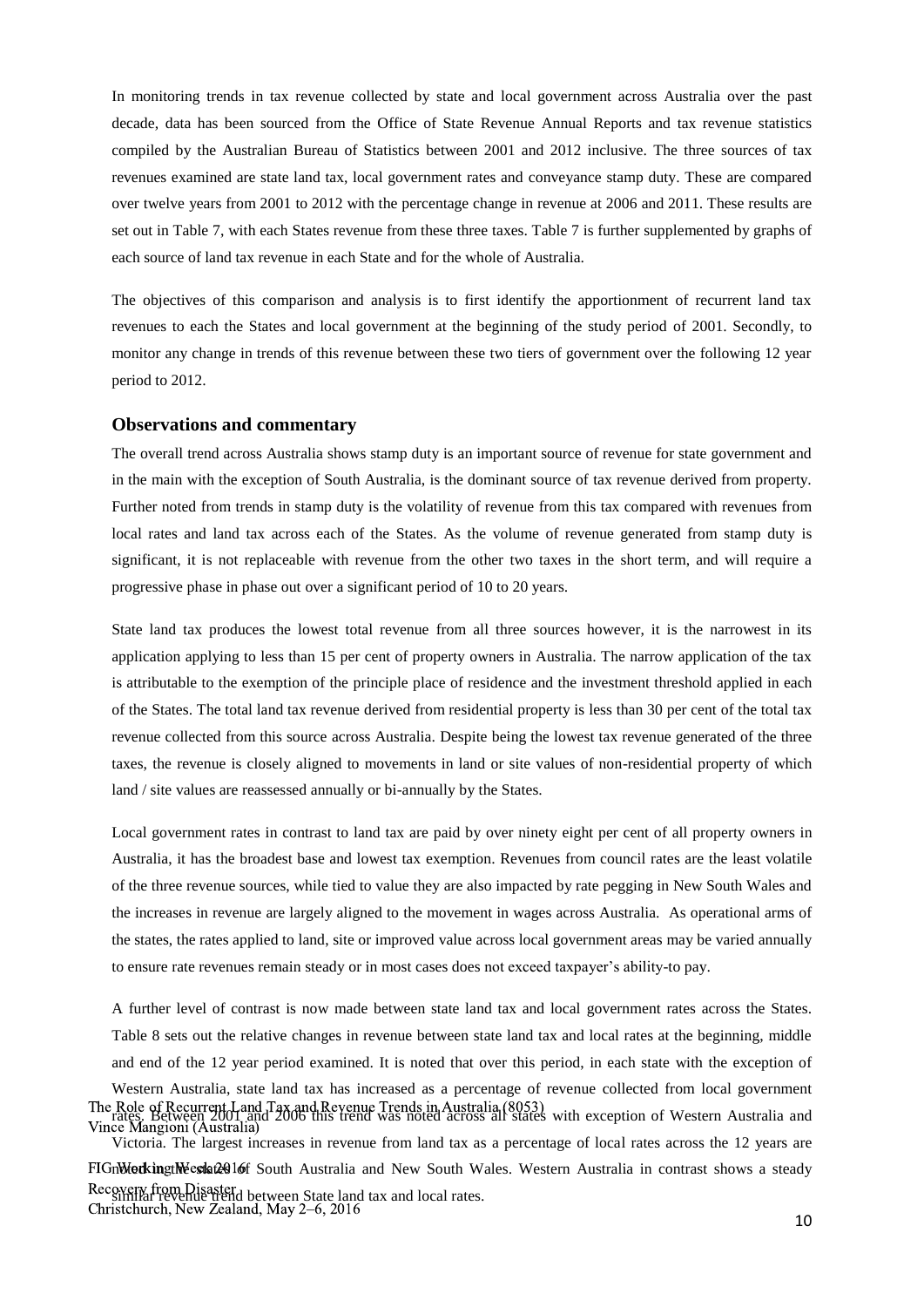It is clear from this analysis that increases in revenue from recurrent land taxation across Australia over the past twelve years, has been in favour of state land tax over local government rates with the exception of Western Australia. This trend will likely continue over the next decade in States where increases in local government rates are tied to income, and in particular in New South Wales which remain pegged. This trend is likely to increase further in favour of the States if hypothecated taxes are applied by the states through local government rating, a factor which has yet to impact trends in these two taxes.

While the trend from Table 7 shows that state land tax revenue is increasing at a faster rate than local government rate revenue and in particular this trend is noted between 2006 and 2012, the question is whether this trend is sustainable in favour of state land tax revenue. The complexity of this question is further compounded by the fact that the States, while expected to reduce inefficient conveyance stamp duty revenue, are to replace this revenue with recurrent land tax as suggested by AFTS (2009). In contrast, while local government rates are perceived as a hypothecated tax and viewed more closely aligned with local services, the option remains as to whether additional land tax revenue may be collected by local government as agents for the States.

# **CONCLUSION**

It was highlighted that recurrent land tax revenue in Australia is low in contrast to the advanced OECD economies in Table 1, and that Australia has scope to increase revenue from this tax while reducing inefficient taxes on conveyance stamp duty as recommended by AFTS (2009). It is clear that increases in recurrent land tax revenue will need to largely be funded from the principle place of residence. While some contribution could be made from removing the land tax threshold, such a move would need to be applied by each State to avoid tax competition which may impact on investment at the bottom end of the residential investment market.

It is clear that under Australia's highly centralised tax system the States have the highest vertical fiscal imbalance and that increases in own source revenue are of the highest priority. The impact of reform for the states is further complicated by the need to reduce revenue from conveyance stamp duty while increasing revenue from land tax. It is highly unlikely that broadening the existing State land tax net to include the principle place of residence will be understood or acceptable to property owners under the rationale as a consolidated revenue tax.

As a result under the emerging taxing arrangements it is likely increases in land tax revenue will further expand if hypothecated taxes are imposed by local government and collected on behalf of the States. This will particularly be the case, if additional revenue is to be derived from the principle place of residence. A hypothecated state land tax collected by local government as a fire service levy is one option, however given the level of revenue required for infrastructure projects needed in each state, the opportunity to improve recurrent land tax revenue could be better coordinated nationally with revenue increases from land tax earmarked to infrastructure.

If local government does not maximise opportunities to broaden its revenue from land taxation, it may have The Role of Recurrent Land Tax and Revenue Trends in Australia (8053)<br>The Role of Recurrent Land Tax and Revenue Trends in Australia (8053)<br>The From this source. Either way a move by State or local government would allow the total tax revenue collected from land as a percentage of GDP and FIGt Wat the results of the brought into line with the advanced OECD economies. Further, if increases in recurrent Vince Mangioni (Australia)

Recovery from Disaster<br>and taxation are to move in line with these economies, in which the land tax is predominantly the domain of Christchurch, New Zealand, May 2–6, 2016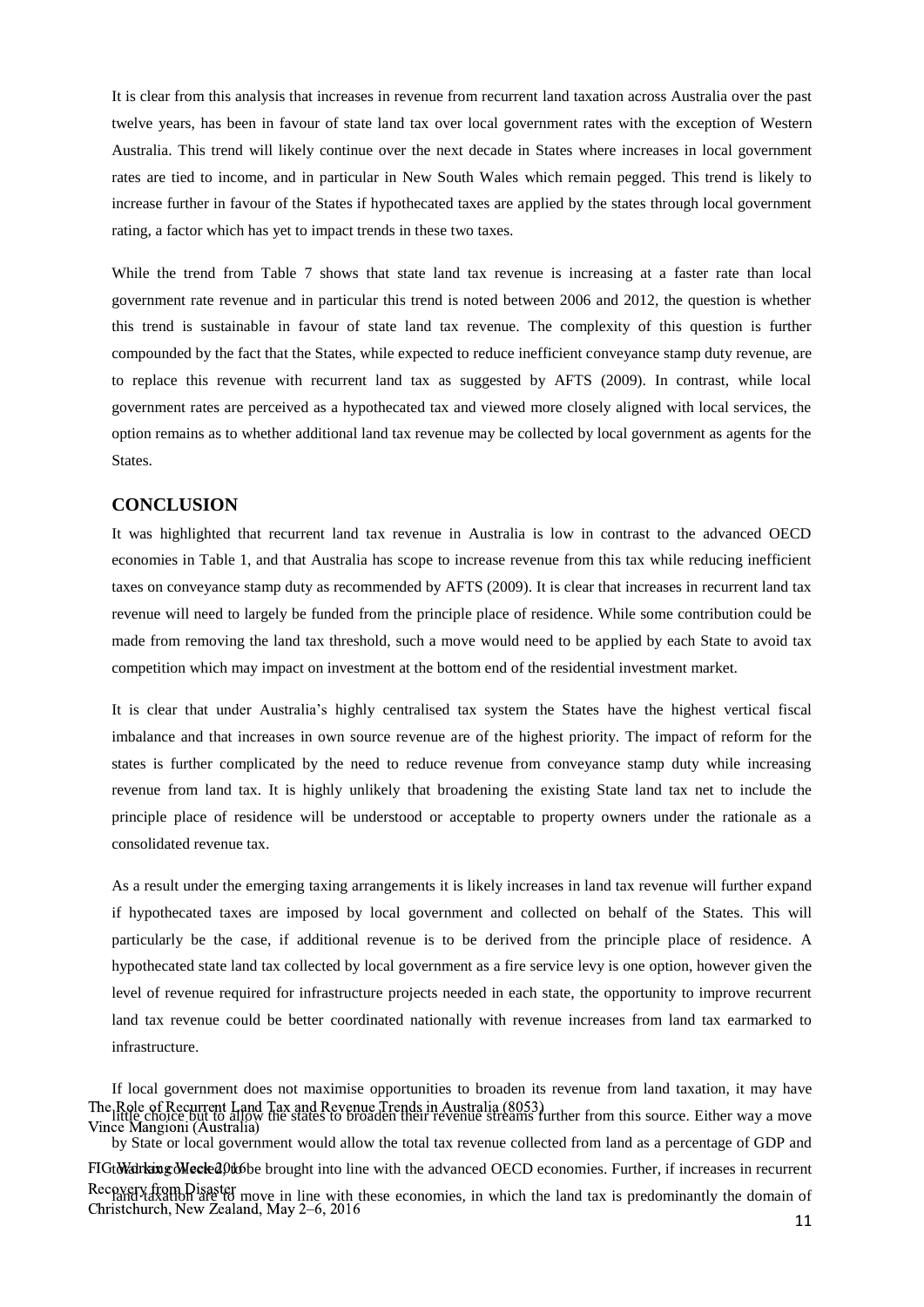local government, local government in Australia will need to re-examine its rating policy in arguing for greater control and income from this tax source.

#### **REFERENCES**

Australian Bureau of Statistics (2011-12) Taxation Revenue Australia 5506.0 Commonwealth of Australia

Australia's Future Tax System 2008, Consultation Paper, Dec 2008 Commonwealth of Australia.

Australia's Future Tax System 2009, Final Report, Dec 2009, Commonwealth of Australia.

Bird, R.M. and Slack, E. (eds), *International Handbook of Land and Property Taxation* (2004). Edward Elgar Publishing Ltd, Cheltenham UK.

Bird, R.M. Slack, E. & Tassonyi, A. (2012) A Tale of Two Taxes: Property Tax Reform in Ontario. Lincoln Institute of Land Policy, Cambridge Massachusetts.

Brennan, F. 1971, *Canberra in Crisis*, Dalton Publishing, Sydney

Comrie (2013), In Our Hands: Strengthening local government revenue in the 21<sup>st</sup> Century, Australian Centre of Excellence for Local Government. February 2013.

Creswell, J.W. (2003), Research Design: Qualitative, quantitative and mixed methods approaches.  $2^{nd}$  Ed. Sage Publications Thousand Oaks California.

Deloitte Touche Tohmatsu 2011, Property Based Funding options for the NSW Fire Services Levy, Report for the insurance council of Australia, 7 June 2011 Sydney.

Fischel, W.A. 1998 *School finance litigation and property tax revolts: How to undermine local control turn voters away from public education*. Working Paper 98WF1. Lincoln Institute of Land Policy.

Fisher, G.W., 1996, *The worst tax: A history of property taxes in the United States*. University Press Kanvass.

Hague, R. Harrop, M. & Brelsin, S. 1998 Comparative government politics: and introduction 4<sup>th</sup> Ed. MacMillian Press Ltd. London.

IPART 2008, *Revenue framework for local government*, Independent Pricing and Regulatory Tribunal, Sydney.

Kenyon, D. 2007. *The property tax – School funding dilemma,* Lincoln Institute of Land Policy, Massachusetts.

Kumar, R. (1996) Research Methodology: A step by step guide for beginners. Longman, South Melbourne.

McCluskey, W.J. and Franzsen, R.C.D. 2005, (eds), *Land Value Taxation An Applied Analysis*. Ashgate Publishing Ltd.

Municipalities Act 1858 (NSW)

Municipal Association of Victoria, 2012 *State Levies collected through council rates: Fact Sheet*, Melbourne

Nile, F. 1998. *Report on inquiry into changes in land tax in New South Wales*, July 1998, Parliament of New South Wales, Legislative Council.

NSW Treasury 2005/06, Mini Budget-Review: Half-yearly, Sydney.

NSW Treasury and Ministry for Police and Emergency Services 2012, 'Funding our emergency services': A discussion paper July 2012, NSW Government.

OECD 2010, Organisation for Economic Cooperation and Development Revenue Statistics 1965-2010, Table 22-23

Ogilvie, C. 2012, *Councillor Statement*, Redland Shire Council, Queensland.

Pearson, L. 1994, *Local Government Law in New South Wales*. Federation Press, Sydney.

Productivity Commission (2008) Assessing Local Government Revenue Raising Capacity, April 2008, Commonwealth of Australia, Melbourne.

Productivity Commission (2004) *First Home Ownership*, Report No 28, Commonwealth of Australia,

Melbourne. The Role of Recurrent Land Tax and Revenue Trends in Australia (8053)

Vince Mangioni (Australia) H. 1998, Land Tax in New South Wales. Briefing Paper No 6/98, NSW Parliamentary Library, Sydney.

FIGSWidtkiSg2We5kl20hk6Tax: An Update Briefing Paper No 5/05 NSW Parliamentary Library Research Service.

Recovery from Disaster hat's the point: Australian Local Government Reforms, UTS Centre for LG. Christchurch, New Zealand, May 2–6, 2016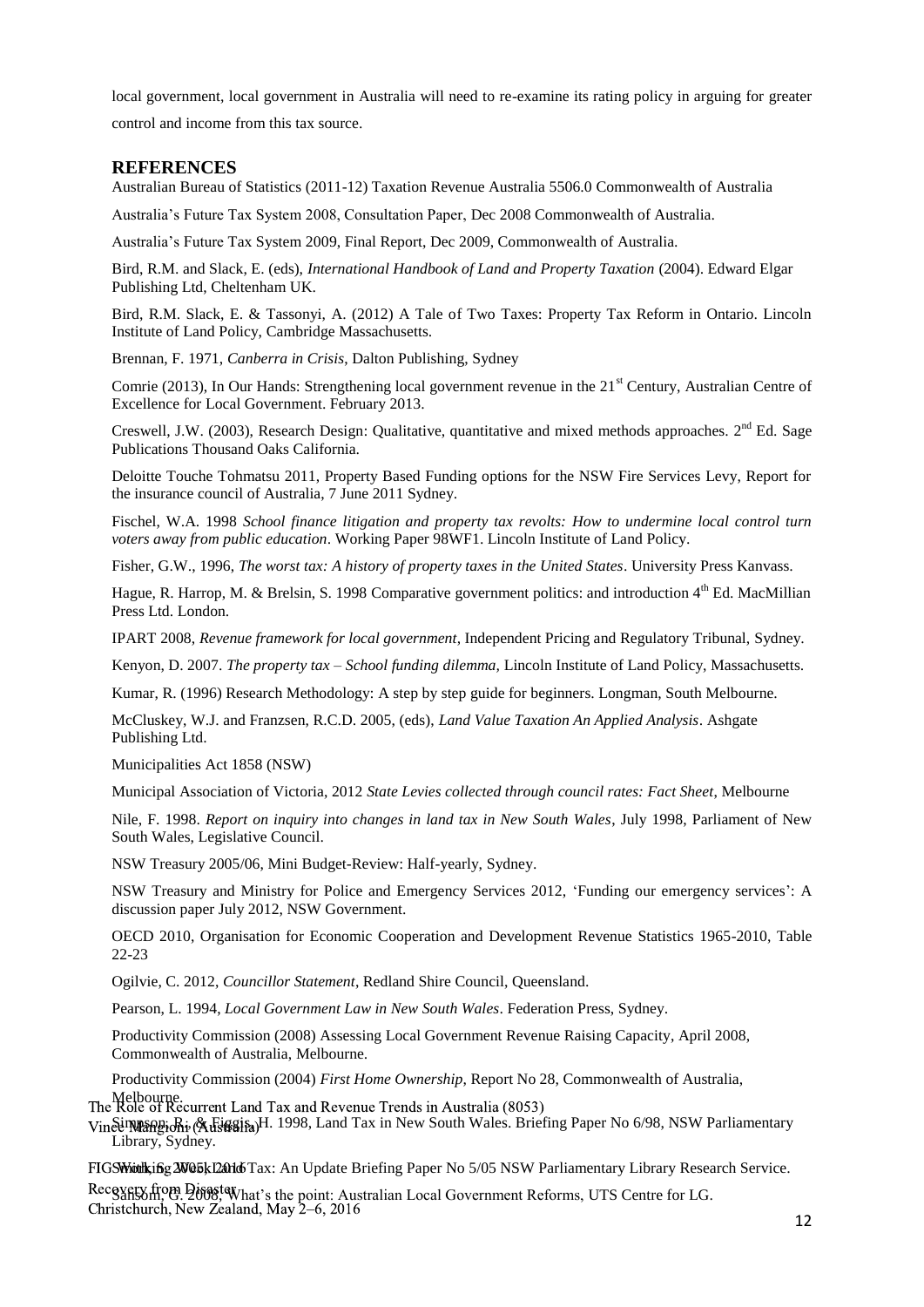Tideman, N. 1994, Land and Taxation, Shepheard-Walwyn Ltd. London.

Twomey, A. 2013, Local Government Funding and Constitutional Recognition. The University of Sydney, Constitutional Reform Unit. Report No 3 January 2013.

Warberton, R.F.E & Hendy, P.W. 2006, International comparison of Australia's taxes, April 2006, Commonwealth of Australia, Canberra.

Warren, N. 2004, *Tax facts and tax reforms*, Australian Tax Research Foundation, Sydney.

**Email contact: Vincent.mangioni@uts.edu.au**

The Role of Recurrent Land Tax and Revenue Trends in Australia (8053) Vince Mangioni (Australia)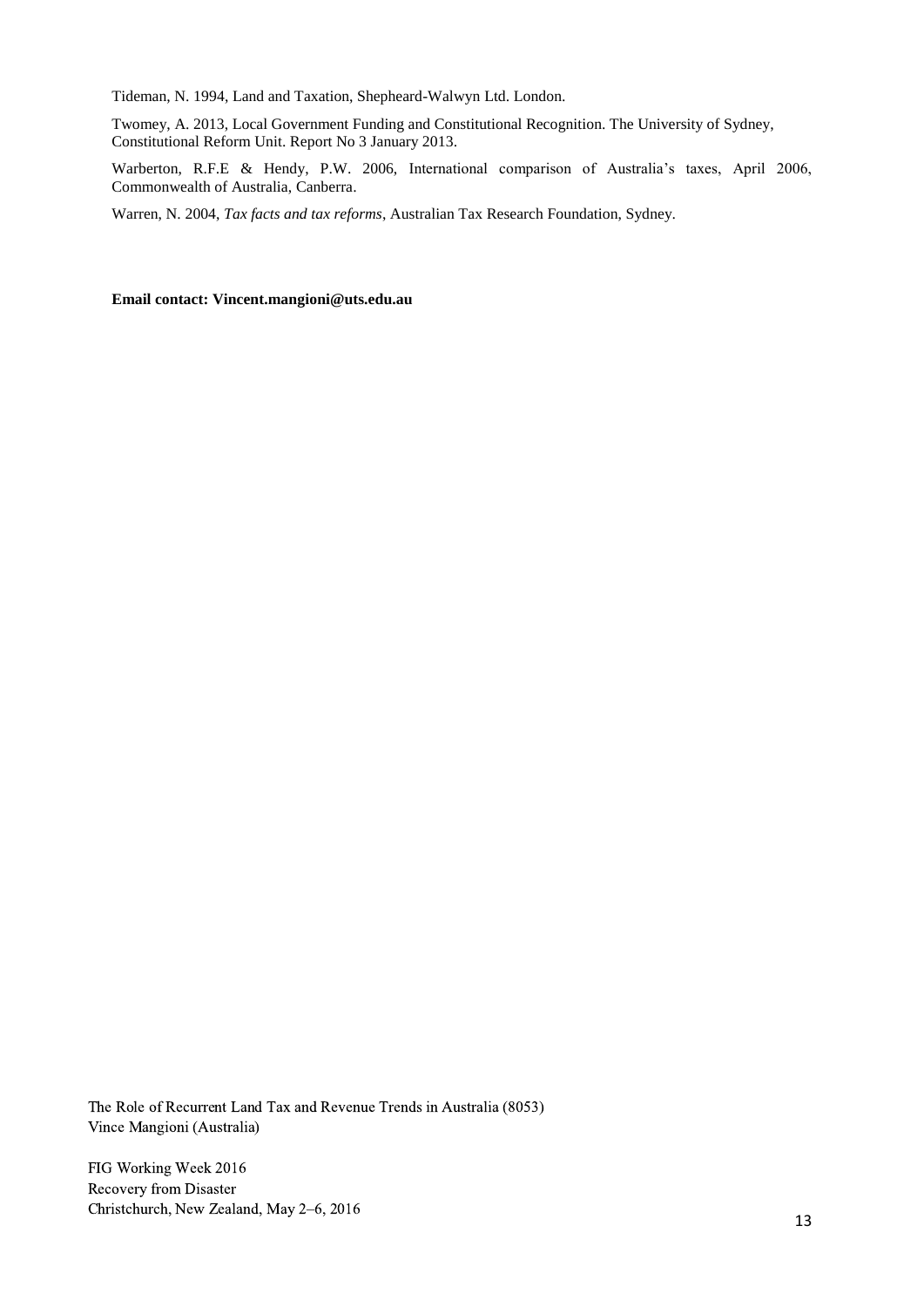|                             | 2001  | 2002  | 2003  | 2004   | 2005  | 2006   | 2007   | 2008   | 2009   | 2010   | 2011   | 2012            |
|-----------------------------|-------|-------|-------|--------|-------|--------|--------|--------|--------|--------|--------|-----------------|
| Qld stamp duty              | 700   | 1,056 | 1,382 | 1,863  | 1,728 | 1,949  | 2,542  | 2,912  | 1,806  | 1,978  | 1,933  | 2,023           |
| <b>Qld Land taxes</b>       | 230   | 231   | 279   | 313    | 419   | 404    | 485    | 610    | 838    | 1,033  | 1,042  | 1,013           |
| <b>Qld Municipal rates</b>  | 1,210 | 1,281 | 1,369 | 1,461  | 1,559 | 1,736  | 1,925  | 2,096  | 2,285  | 2,438  | 2,666  | 2,805           |
| % change in revenue         | 19    |       |       |        |       | 23.3   |        |        |        |        |        | 36 <sup>°</sup> |
| Vic stamp duty              | 1,284 | 1,885 | 2,116 | 2,446  | 2,337 | 2,671  | 2,961  | 3,706  | 2,801  | 3,604  | 3,910  | 3,379           |
| Vic Land taxes              | 525   | 515   | 655   | 837    | 848   | 780    | 989    | 865    | 1,238  | 1,178  | 1,398  | 1,401           |
| Vic Municipal rates         | 1,543 | 1,676 | 1,827 | 2,001  | 2,170 | 2,294  | 2,500  | 2,724  | 2,927  | 3,159  | 3,416  | 3,656           |
| % change in revenue         | 34    |       |       |        |       | 34     |        |        |        |        |        | 38.3            |
| NSW Stamp duty              | 2,267 | 3,119 | 3,677 | 3,918  | 3,282 | 3,237  | 4,166  | 3,938  | 2,736  | 3,739  | 4,045  | 3,764           |
| <b>NSW Land taxes</b>       | 929   | 1,001 | 1,136 | 1,355  | 1,646 | 1,717  | 2,036  | 1,937  | 2,252  | 2,296  | 2,289  | 2,350           |
| <b>NSW Municipal rates</b>  | 2,168 | 2,236 | 2,347 | 2,424  | 2,521 | 2,638  | 2,776  | 2,935  | 3,030  | 3,166  | 3,303  | 3,445           |
| % change in revenue         | 43    |       |       |        |       | 65.1   |        |        |        |        |        | 68.2            |
| WA Stamp duty               | 624   | 647   | 833   | 1,207  | 1,218 | 1,906  | 2,037  | 2,243  | 1,008  | 1,615  | 1,039  | 1,340           |
| WA Land tax                 | 221   | 226   | 260   | 280    | 315   | 313    | 386    | 415    | 562    | 519    | 516    | 548             |
| WA Municipal rates          | 669   | 705   | 754   | 801    | 869   | 928    | 1,001  | 1,088  | 1,220  | 1,317  | 1,454  | 1,581           |
| % change in revenue         | 33    |       |       |        |       | 33.8   |        |        |        |        |        | 34.6            |
| SA Stamp duty               | 295   | 354   | 428   | 578    | 561   | 600    | 721    | 909    | 721    | 787    | 784    | 683             |
| SA Land tax                 | 140   | 140   | 157   | 198    | 256   | 291    | 332    | 375    | 510    | 553    | 576    | 588             |
| SA Municipal rates          | 545   | 589   | 641   | 683    | 738   | 785    | 834    | 886    | 958    | 1,019  | 1,086  | 1,161           |
| % change in revenue         | 26    |       |       |        |       | 37.1   |        |        |        |        |        | 50.6            |
| <b>Aust Stamp Duties</b>    | 5,340 | 7,283 | 8,745 | 10,388 | 9,472 | 10,788 | 12,923 | 14,289 | 9,526  | 12,294 | 12,229 | 11,657          |
| <b>Aust Land taxes</b>      | 2,103 | 2,172 | 2,553 | 3,059  | 3,583 | 3,613  | 4,358  | 4,346  | 5,565  | 5,767  | 6,005  | 6,103           |
| <b>Aust Municipal rates</b> | 6,441 | 6,808 | 7,276 | 7,726  | 8,237 | 8,788  | 9,476  | 10,194 | 10,938 | 11,645 | 12,506 | 13,265          |
| % change in revenue         | 32.7  |       |       |        |       | 41     |        |        |        |        |        | 46              |

**Table 7: Percentage change in land tax revenue as a percentage of local government rate revenue across Australia 2001 – 2012**

**Source: ABS Taxation Statistics 2001-2012**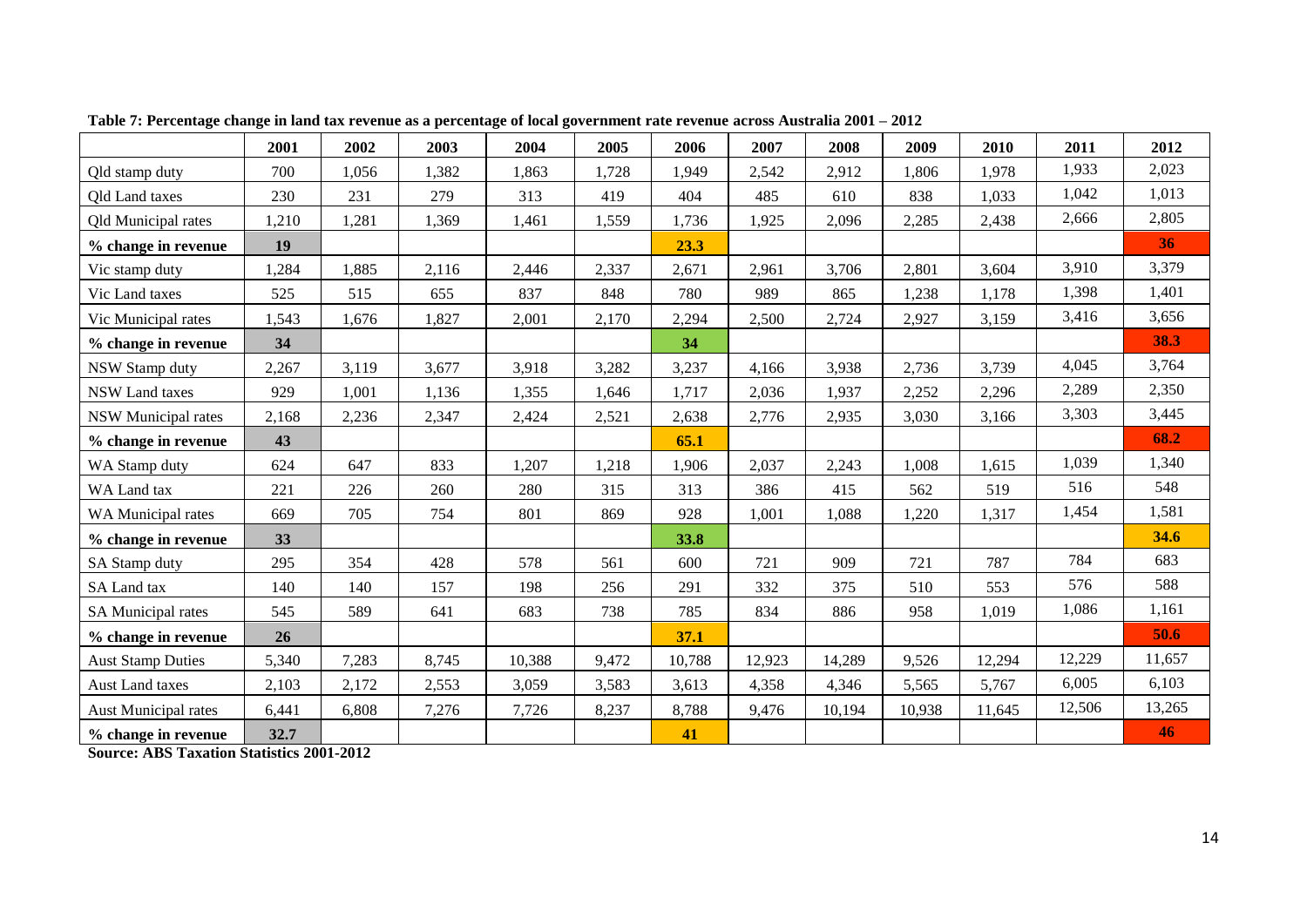







Christchurch, New Zealand, May 2–6, 2016